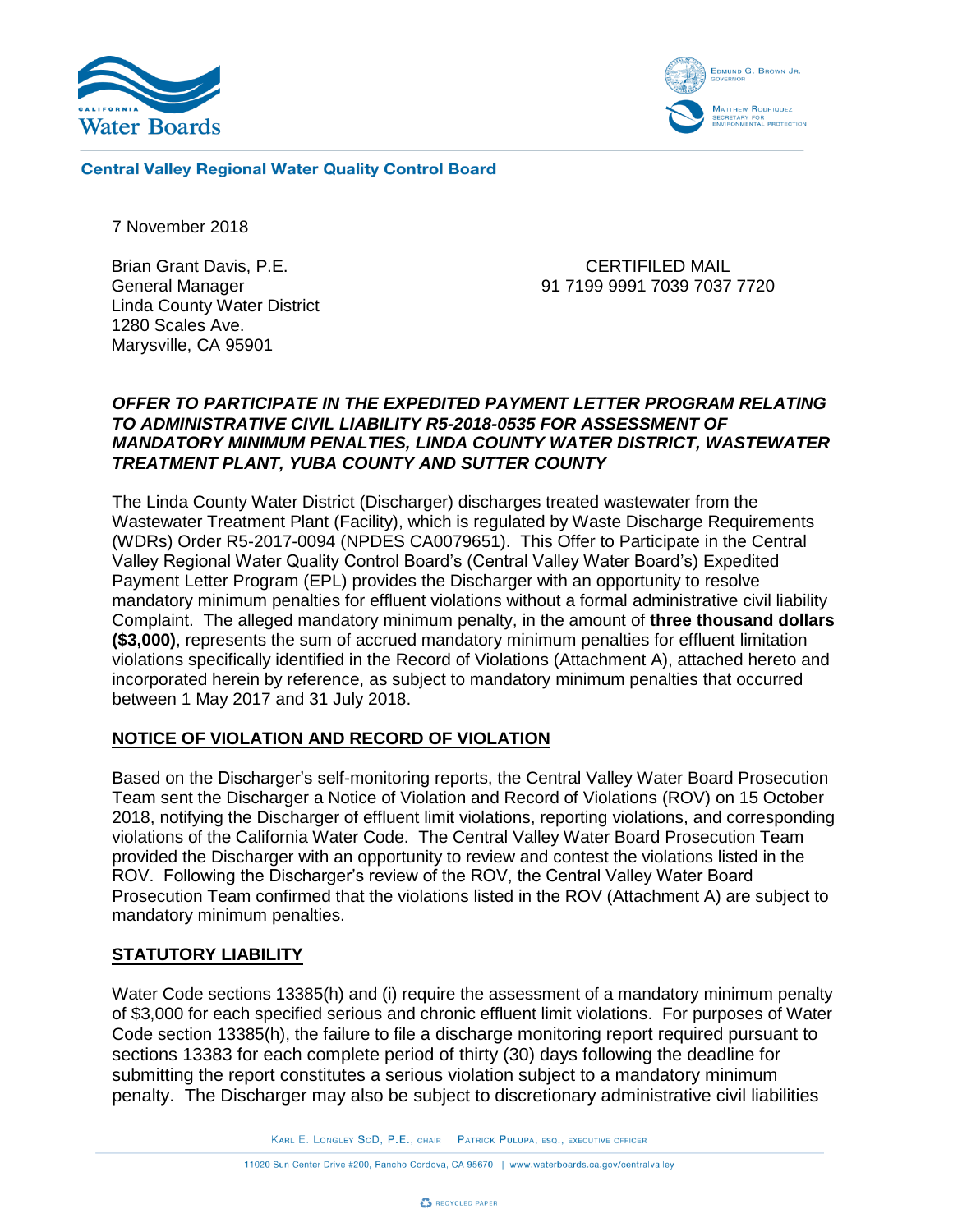pursuant to Water Code section 13385(c) of up to \$10,000 for each day in which the violation occurs, and \$10 for each gallon discharged but not cleaned up in excess of 1,000 gallons. These mandatory minimum penalties and discretionary administrative civil liabilities may be assessed by the Central Valley Water Board beginning with the date that the violations first occurred.<sup>1</sup> The formal enforcement action that the Central Valley Water Board uses to assess such liability is an administrative civil liability complaint, although the Central Valley Water Board may instead refer such matters to the Attorney General's Office for prosecution. If referred to the Attorney General for prosecution, the Superior Court may assess up to twenty-five thousand dollars (\$25,000) per violation. In addition, the Superior Court may assess up to twenty-five dollars (\$25) per gallon discharged but not cleaned up in excess of 1,000 gallons.

#### **SETTLEMENT OFFER**

 $\overline{a}$ 

The Discharger can avoid the issuance of a formal enforcement action and settle the alleged violations identified in the ROV (Attachment A) by participating in the EPL Program.

To promote resolution of these violations, the Central Valley Water Board Prosecution Team makes this Conditional Offer. The Central Valley Water Board's Prosecution Team proposes to resolve this violation without the issuance of a formal enforcement action through this EPL assessing **three thousand dollars (\$3,000)** in mandatory minimum penalties. If the Discharger accepts this proposal, subject to the conditions below, the Central Valley Water Board Prosecution Team will accept that payment in settlement of any enforcement action that would otherwise arise out of the violations identified in Attachment A. Accordingly, the Central Valley Water Board Prosecution Team will forego issuance of a formal administrative complaint, will not refer the violations to the Attorney General, and will waive its right to seek additional discretionary civil liabilities for the violations identified in the ROV. The EPL Program does not address or resolve liability for any violation that is not specifically identified in the ROV, regardless of the date that the violation occurred.

If the Discharger accepts this offer, please complete and return the enclosed "Acceptance of Conditional Resolution and Waiver of Right to Hearing; (proposed) Order" (Acceptance and Waiver) on or before 7 December 2018. Upon receipt of the Acceptance and Waiver Form, this settlement will be publicly noticed for a 30-day comment period as required by federal regulations. If no substantive comments are received within the 30 days, then the Board will consider those effluent violations specifically listed in Attachment A to be resolved.

#### **CONDITIONS FOR CENTRAL VALLEY WATER BOARD ACCEPTANCE OF RESOLUTION**

Federal regulations require the Central Valley Water Board to publish and allow the public thirty (30) days to comment on any settlement of an enforcement action addressing NPDES permit violations (40 C.F.R. section 123.27(d)(2)(iii)). Upon receipt of the Discharger's Acceptance and Waiver, the Central Valley Water Board staff will publish a notice of the proposed resolution of the violations.

 $<sup>1</sup>$  Please note that there are no statutes of limitation that apply to administrative proceedings to assess mandatory</sup> minimum penalties. See *City of Oakland v. Public Employees' Retirement System,* (2002) 95 Cal.App.4th 29, 48; 3 Witkin, Cal. Procedure (4th ed. 1996) Actions, §405(2), p. 510.) Additionally, the State Water Resources Control Board had determined that the equitable doctrine of laches does not apply to mandatory minimum penalties. (State Water Board Order Nos. 2013-0053, 2013-0054, 2013-0055, 2013-0099.)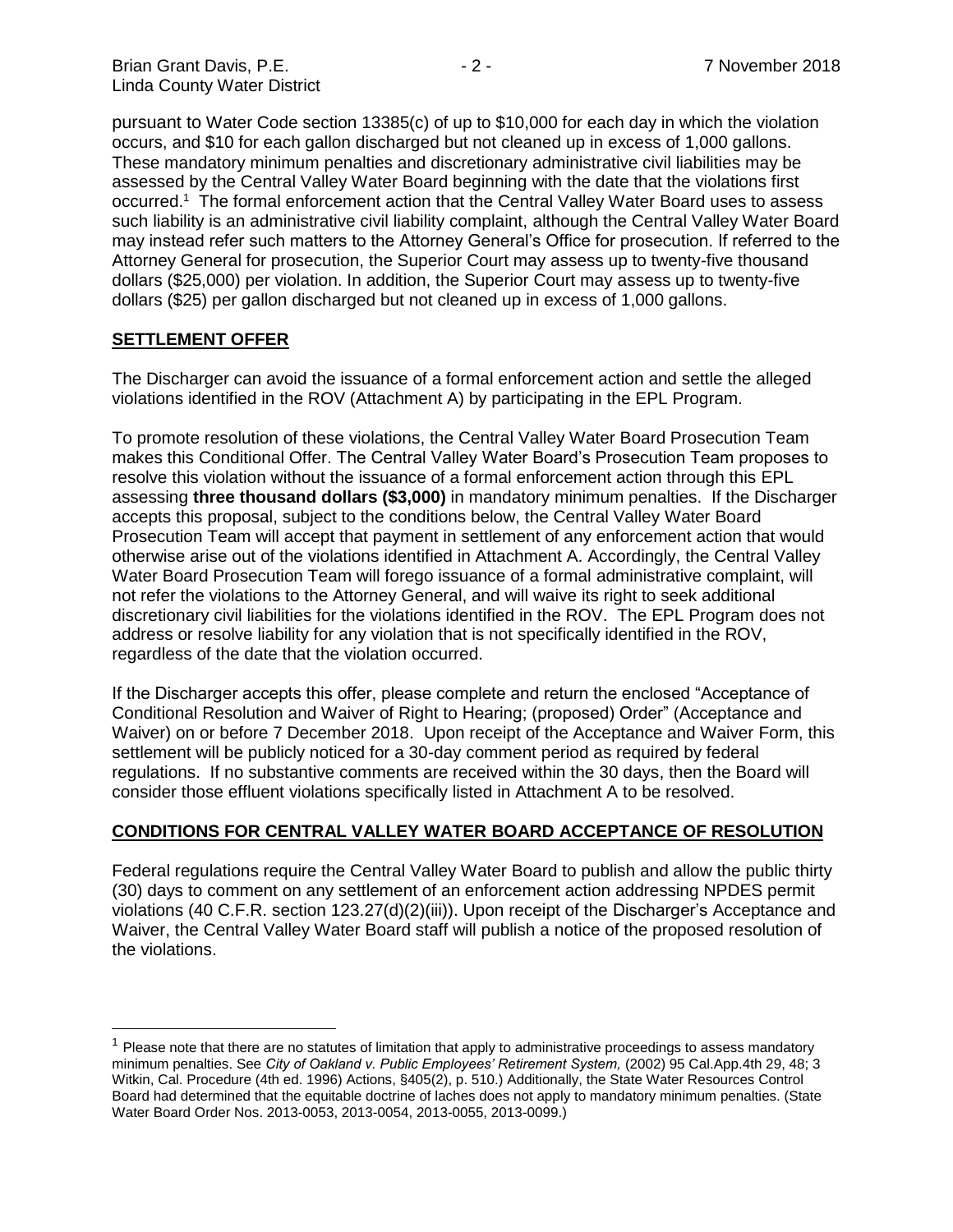If no comments are received within the 30-day comment period, and unless there are new material facts that become available to the Central Valley Water Board, the Executive Officer will execute the Acceptance and Waiver as a stipulated order assessing the uncontested mandatory minimum penalty amount pursuant to Water Code sections 13385 and 13385.1. However, if significant comments are received in opposition to the settlement, this offer may be withdrawn. In that case, the Discharger's waiver pursuant to the Acceptance and Waiver will also be withdrawn and the violation will be addressed in an administrative civil liability hearing. At the hearing, the Discharger will be free to make arguments to any of the alleged violations, and the Discharger's prior agreement to accept this conditional offer will not in any way be binding or used as evidence against the Discharger. The Discharger will be provided with further information on the administrative civil liability hearing process.

In the event the Acceptance and Waiver is executed by the Executive Officer, full payment of the assessed amount shall be due within thirty (30) calendar days after the date the Acceptance and Waiver is executed. In accordance with California Water Code section 13385(n)(1) and California Water Code section 13385.1(c)(1), funds collected for violations of effluent limitations and reporting requirements pursuant to section 13385 and 13385.1 shall be deposited in the State Water Pollution Cleanup and Abatement Account. Accordingly, the \$3,000 liability shall be paid by cashiers or certified check made out to the "State Water Pollution Cleanup and Abatement Account". Failure to pay the full penalty within the required time period may subject the Discharger to further liability.

If you have any questions or comments regarding this Settlement Offer, please contact Kim Sellards at (916) 464-4835 or Kim.Sellards@waterboards.ca.gov.

*Original Signed By*

ANDREW ALTEVOGT Assistant Executive Officer

- Enclosures (2): Record of Violations Acceptance of Conditional Resolution and Waiver of Right to Hearing
- cc w/o encl: Kenneth Greenberg, USEPA, Region 9, San Francisco David Boyers, Office of Enforcement, SWRCB, Sacramento Patrick Pulupa, Central Valley Water Board Advisory Team, Rancho Cordova Jessica Jahr, Office of Chief Counsel, SWRCB, Sacramento Adam Laputz, Central Valley Water Board Advisory Team, Sacramento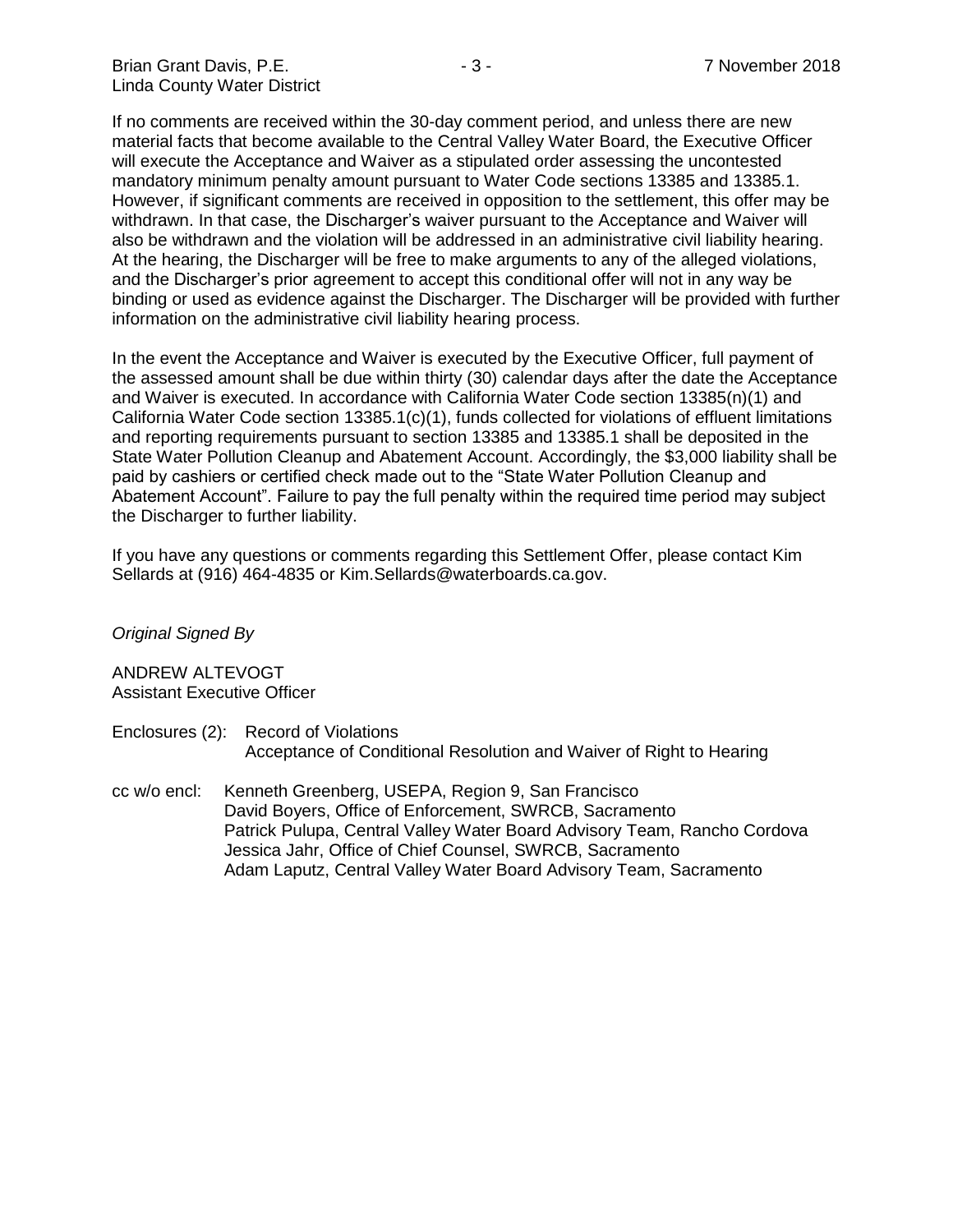#### **ACCEPTANCE OF CONDITIONAL RESOLUTION AND WAIVER OF RIGHT TO HEARING; (proposed) ORDER**

Linda County Water District EPL No. R5-2018-0535

By signing below and returning this Acceptance of Conditional Resolution and Waiver of Right to Hearing (Acceptance and Waiver) to the Central Valley Regional Water Quality Control Board (Central Valley Water Board), the Linda County Water District (Discharger) hereby accepts the "Offer to Participate in Expedited Payment Letter Program" and waives the right to a hearing before the Central Valley Water Board to dispute the allegations of violations described in the Record of Violations (ROV), which is attached hereto as Attachment A and incorporated herein by reference.

The Discharger agrees that the ROV shall serve as a complaint pursuant to Article 2.5 of the California Water Code and that no separate complaint is required for the Central Valley Water Board to assert jurisdiction over the alleged violations through its Chief Prosecutor. The Discharger agrees to pay the penalties required by California Water Code section 13385, in the sum of \$3,000 (Expedited Payment Amount), which shall be deemed payment in full of any civil liability pursuant to Water Code sections 13385 and 13385.1 that otherwise might be assessed for the violation described in the ROV. The Discharger understands that this Acceptance and Waiver waives its right to contest the allegations in the ROV and the amount of civil liability for such violations.

The Discharger understands that this Acceptance and Waiver does not address or resolve liability for any violation that is not specifically identified in the ROV.

Upon execution by the Discharger, the completed Acceptance and Waiver shall be returned to:

Kim Sellards, Supervisor for Compliance and Enforcement Section 11020 Sun Center Drive, Suite 200 Rancho Cordova, CA 95670 Phone: (916) 464-4835 [Kim.Sellards@waterboards.ca.gov](mailto:Kim.Sellards@waterboards.ca.gov)

The Discharger understands that federal regulations set forth at title 40, Code of Federal Regulations, section 123.27(d)(2)(iii) require the Central Valley Water Board to publish notice of and provide at least thirty (30) days for public comment on any proposed resolution of an enforcement action addressing NPDES permit violations. Accordingly, this Acceptance and Waiver, prior to execution by the Central Valley Water Board Executive Officer, will be published as required by law for public comment.

If no comments are received within the notice period that causes the Central Valley Water Board Executive Officer to question the Expedited Payment Amount, the Central Valley Water Board Executive Officer will execute the Acceptance and Waiver.

The Discharger understands that if significant comments are received in opposition to the Expedited Payment Amount, the offer on behalf of the Central Valley Water Board to resolve the violations set forth in the ROV may be withdrawn. In that circumstance, the Discharger will be advised of the withdrawal and an administrative civil liability complaint may be issued and the matter may be set for a hearing before the Central Valley Water Board. For such a liability hearing, the Discharger understands that this Acceptance and Waiver executed by the Discharger will be treated as a settlement communication and will not be used as evidence in that hearing.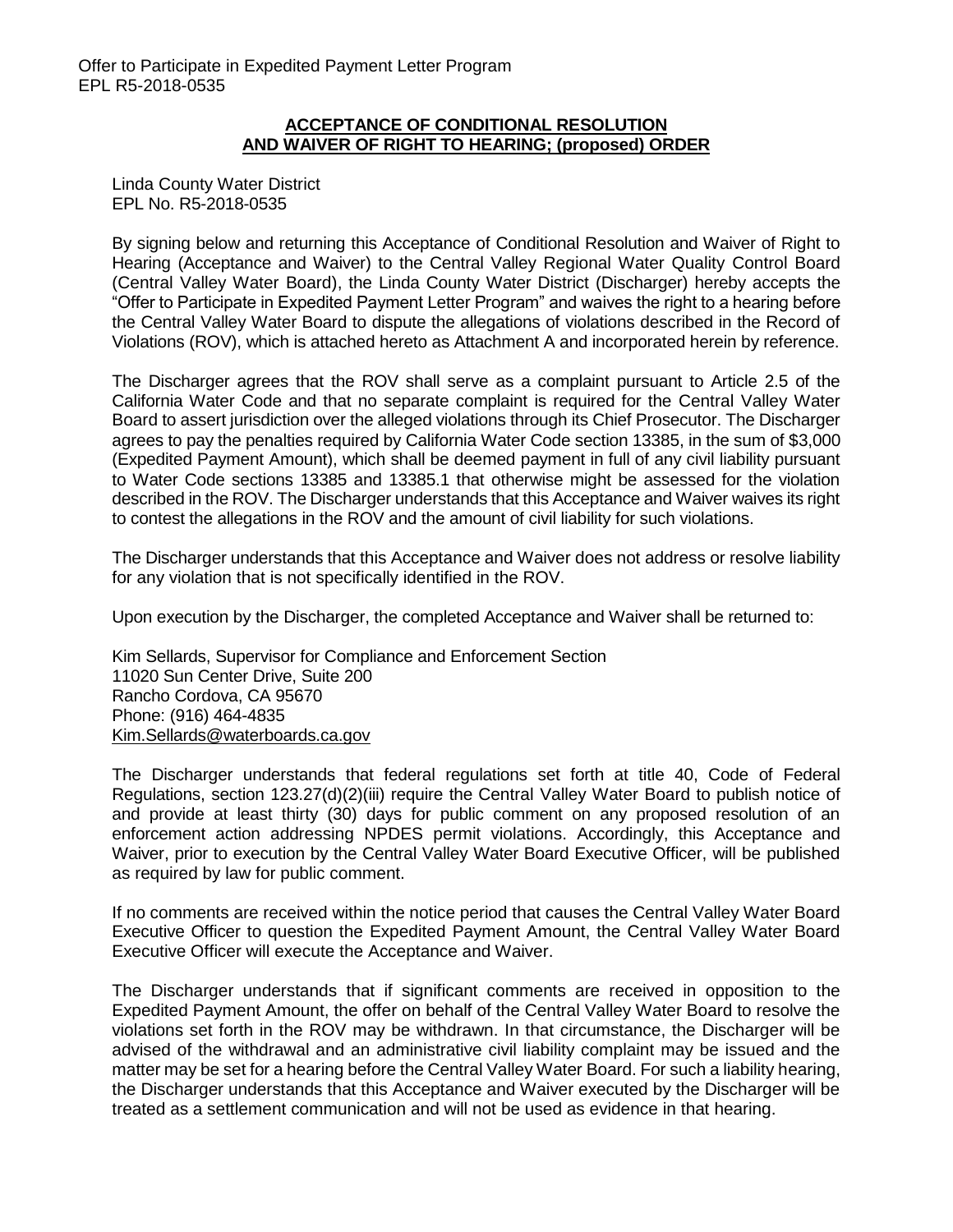The Discharger further understands that once the Acceptance and Waiver is executed by the Central Valley Water Board Executive Officer, the full payment required by the deadline set forth below is a condition of this Acceptance and Waiver. In accordance with California Water Code section 13385(n)(1) and California Water Code section 13385.1(c)(1), funds collected for violations of effluent limitations and reporting requirements pursuant to sections 13385 and 13385.1 shall be deposited in the State Water Pollution Cleanup and Abatement Account. Accordingly, the \$3,000 liability shall be paid by a cashiers or certified check made out to the "State Water Pollution Cleanup and Abatement Account". The payment must be submitted to the State Water Resources Control Board no later than thirty (30) calendar days after the 30-day comment period and the Acceptance and Waiver is executed by the Central Valley Water Board Executive Officer.

\*Please mail the check to:

State Water Resources Control Board, Accounting Office Attn: EPL R5-2018-0535 Payment PO Box 1888 Sacramento, California, 95812-1888

I hereby affirm that I am duly authorized to act on behalf of and to bind the Discharger in the making and giving of this Acceptance and Waiver.

Linda County Water District

By: *Original Signed By 12/5/2018* Signed Name Date

Brian Davis **General Manager** Printed or Typed Name Title

IT IS SO ORDERED PURSUANT TO CALIFORNIA WATER CODE SECTION 13385

By: *Original signed by Adam Laputz* 1/14/2019 Patrick Pulupa Date Executive Officer

\*Following the 30-day public comment period and execution of the settlement agreement by the Executive Officer.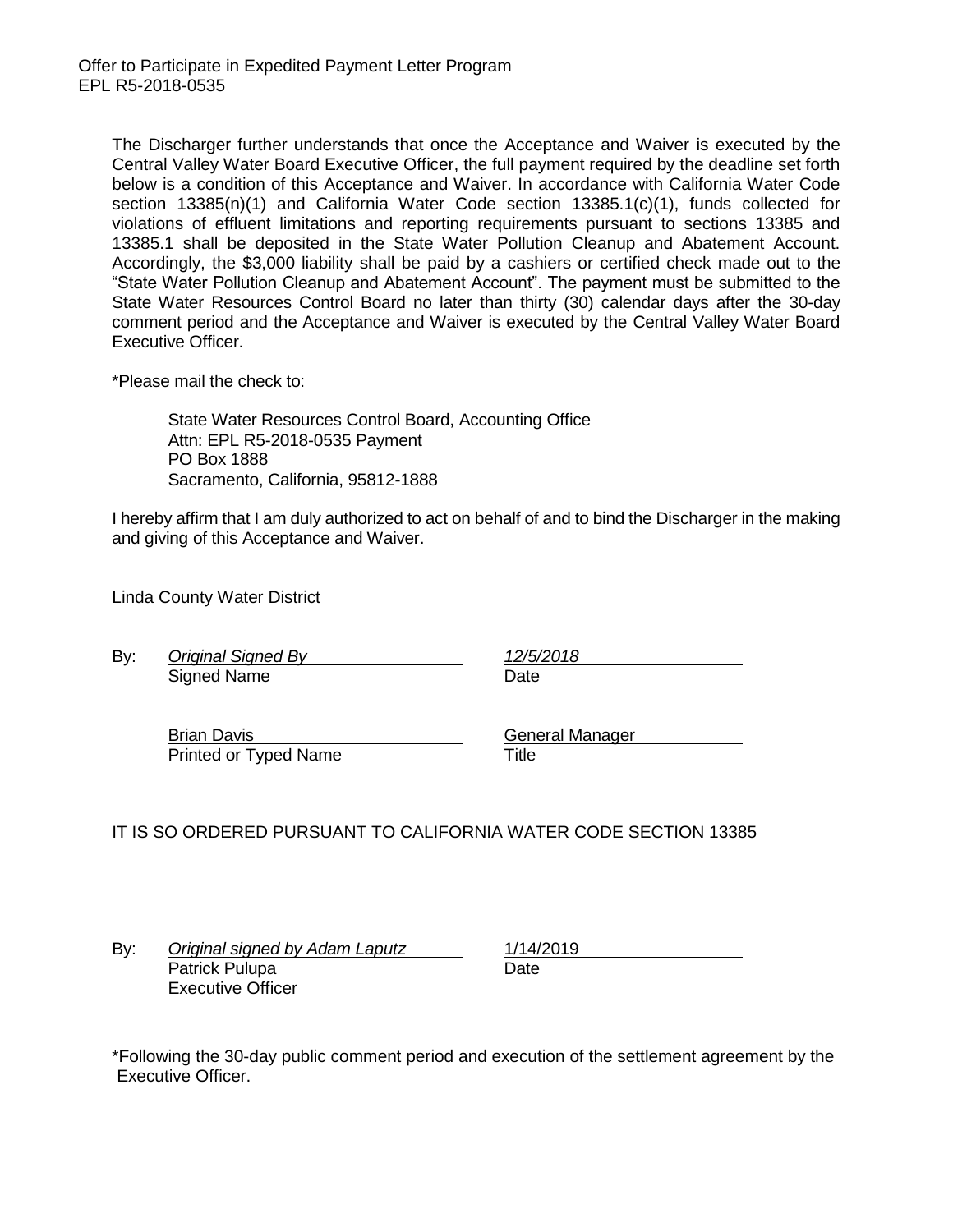### **ATTACHMENT A TO SETTLEMENT OFFER NO. R5-2018-0535 Record of Violations Subject to Mandatory Minimum Penalty**

#### **Linda County Water District Wastewater Treatment Plant**

DRAFT RECORD OF VIOLATIONS (1 May 2017 – 31 July 2018) MANDATORY PENALTIES (Data reported under Monitoring and Reporting Programs R5-2017-0094)

The following table lists the alleged violations subject to mandatory minimum penalties (MMPs), pursuant to Water Code section 13385(h) and (i).

#### **Table A. Violations subject to Mandatory Penalties**

| <u>Date</u> | Parameter                         | <u>Units</u> | <b>WDRSs</b><br>Limit | Measured | <b>Period</b>  | <b>Violation</b><br>vpe | MMP<br>vpe <sup>1</sup> | CIWQS   |
|-------------|-----------------------------------|--------------|-----------------------|----------|----------------|-------------------------|-------------------------|---------|
| 19-May-18   | Ammonia Nitrogen,<br>Total (as N) | mg/L         | າ ເ<br>ს.ს            | 5.3      | Average Weekly | CAT                     | SIG                     | 1045066 |

## **EXPEDITED PAYMENT AMOUNT VIOLATIONS SUMMARY**

| <b>VIOLATIONS AS OF:</b>                    | 7/31/2018 |
|---------------------------------------------|-----------|
| Group I Serious Violations:                 |           |
| <b>Group II Serious Violations:</b>         | O         |
| Non-Serious Violations Not Subject to MMPs: |           |
| Non-serious Violations Subject to MMPs:     |           |
| <b>Total Violations Subject to MMPs:</b>    | 1         |

#### **Mandatory Minimum Penalty Amount for Effluent Limit Violation**

1 Serious Violation x  $$3,000$  per Violation =  $$3,000$ 

#### **Total Expedited Mandatory Minimum Penalty = \$3,000**

#### **Table B. Definition**

| <b>Abbreviation</b> | <b>Description</b>                                                                         |
|---------------------|--------------------------------------------------------------------------------------------|
| CAT <sub>1</sub>    | Violation of effluent limitation for Group I pollutant.                                    |
| CAT <sub>2</sub>    | Violation of effluent limitation for Group II pollutant                                    |
|                     | Chronic violation as defined by Water Code section 13385 (i). Any non-serious              |
| <b>CHRON</b>        | violation that falls within a 180-day period with three preceding violations. Thus, the    |
|                     | fourth non-serious violation that occurs within a 180-day period is subject to MMPs.       |
| <b>CIWQS</b>        | California Integrated Water Quality System database.                                       |
|                     | https://www.waterboards.ca.gov/water_issues/programs/ciwqs/                                |
| <b>CTOX</b>         | Violation of chronic toxicity effluent limitation.                                         |
| <b>DREP</b>         | Deficient reporting violation. This will only result in MMPs if the report is so deficient |
|                     | as to make determination of compliance impossible for the reporting period.                |
| <b>LREP</b>         | Late Reporting violation. Every 30-Days a report is late counts as one serious late        |
|                     | reporting violation subject to MMPs.                                                       |
| Measured            | Reported value for the monitoring period by the Discharger.                                |
| MMP Type            | Classification of the type of MMP violation.                                               |
|                     | Date that a violation occurred. For averaging period limitation violations, such as        |
| Occurrence Date     | weekly and monthly averages, the last day of the reporting period is used such as          |
|                     | last day of the week (Saturday) and last day of the month, respectively.                   |
| <b>OEV</b>          | Violation of any constituent-specific effluent limitation not included in Group I or       |
|                     | Group II.                                                                                  |
| <b>NCHRON</b>       | Non-serious violation falls within the first three violations in a 180-day period, thus,   |
|                     | not subject to MMP.                                                                        |